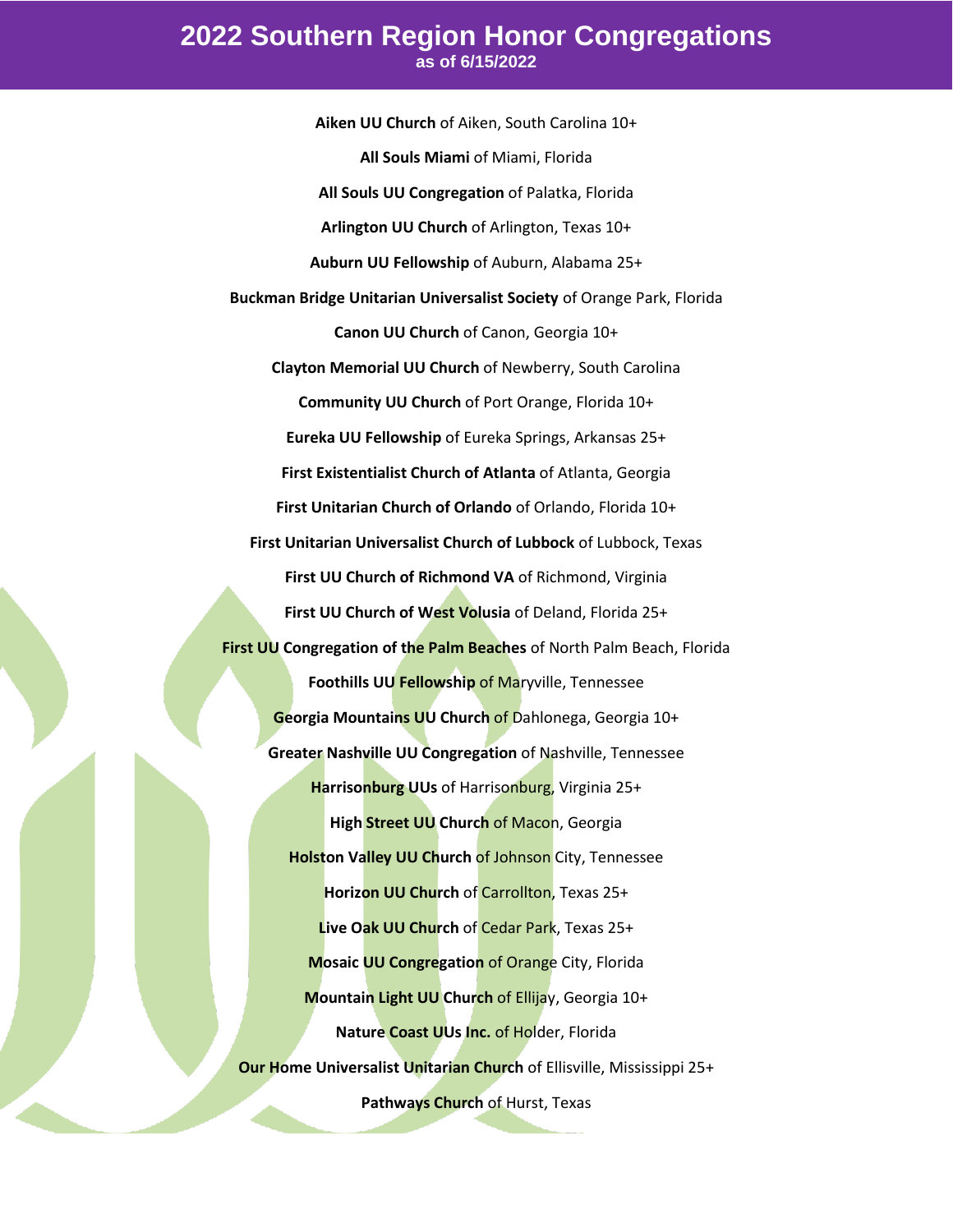**Red River UUs** of Denison, Texas 10+ **Sacred Journey Fellowship** of Garland, Texas **San Marcos UU Fellowship** of San Marcos, Texas 10+ **Spindletop Unitarian Church Incorporated** of Beaumont, Texas 10+ **Tapestry UU Church of Houston** of Spring, Texas **The Unitarian Universalist Church of Augusta** of Augusta, Georgia 25+ **The UU Church of Odessa** of Odessa, Texas **The UU Fellowship of St. John** of St John, Virgin Islands **Thoreau Woods UU Church** of Huntsville, Texas 25+ **Timberland UU Fellowship** of Lufkin, Texas **Tri-County Unitarian Universalists (FL), Inc.** of Summerfield, Florida 25+ **Unitarian Fellowship of Alexandria** of Pineville, Louisiana **Unitarian Fellowship of Valdosta GA** of Valdosta, Georgia 10+ **Unitarian Universalist Church of Chattanooga** of Chattanooga, Tennessee **Unitarian Universalist Congregation of Miami, Inc.** of Miami, Florida **Unitarian Universalists of Coastal Georgia, Inc.** of Brunswick, Georgia **Unitarian Universalists of New Braunfels** of New Braunfels, Texas 10+ **University UU Fellowship** of Orlando, Florida 25+ **UU Church in the Pines** of Brooksville, Florida 25+ **UU** Church of Bartlesville of Bartlesville, Oklahoma **UU Church of Catawba Valley of Hickory, North Carolina UU Church of Hot Springs** of Hot Springs, Arkansas **UU Church of Huntsville** of Huntsville, Alabama **UU Church of Jackson** of Jackson, Mississippi 25+ **UU Church of Jacksonville of Jacksonville, Florida UU Church of Little Rock** of Little Rock, Arkansas 25+ **UU Church of Midland** of Midland, Texas **UU Church of Oak Cliff** of Dallas, Texas **UU Church of Spartanburg** of Spartanburg, South Carolina 25+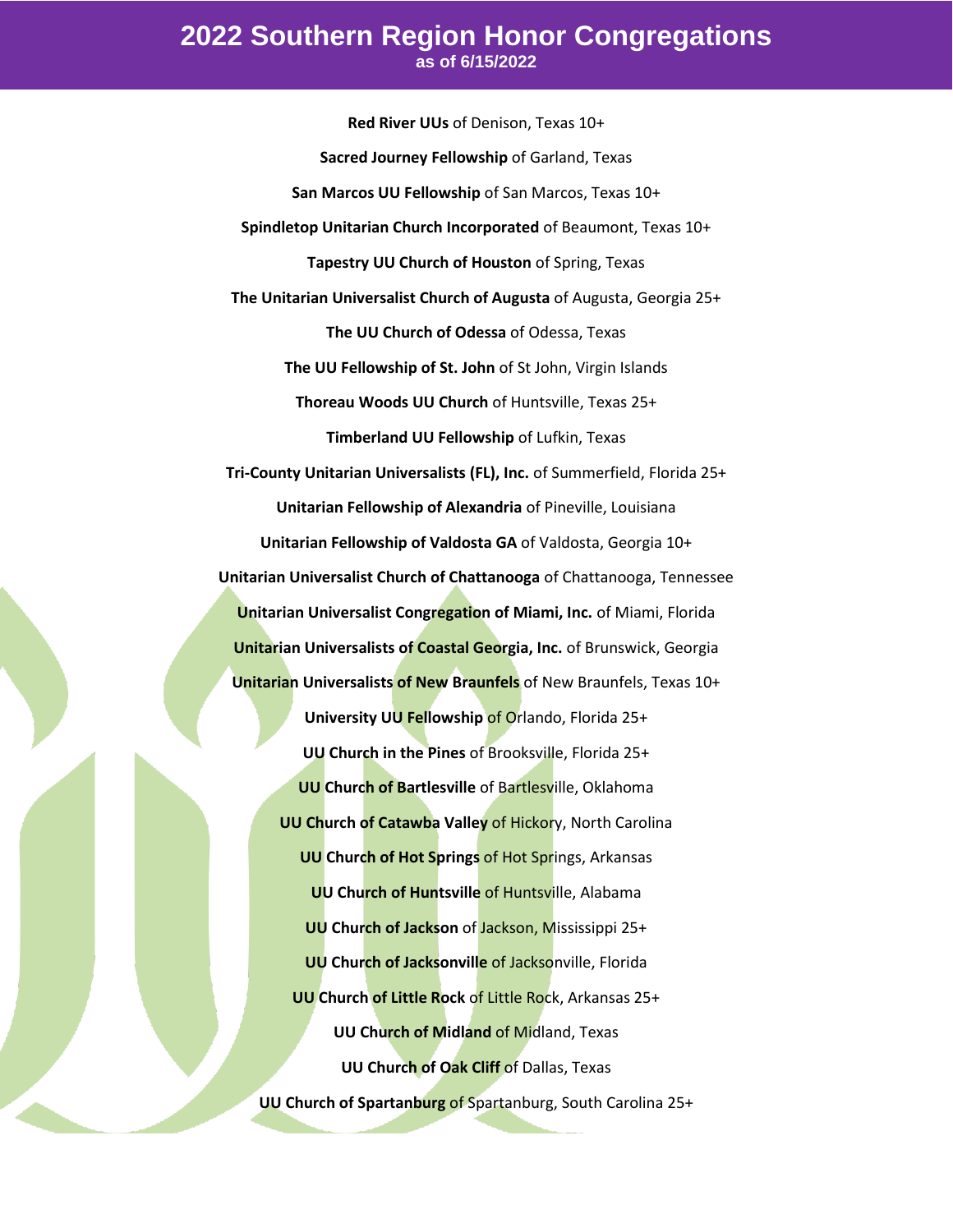**UU Church of Tallahassee** of Tallahassee, Florida **UU Church of Tampa Inc.** of Tampa, Florida 25+ **UU Church of the Brazos Valley** of College Station, Texas 10+ **UU Church of the Highlands** of Meadowview, Virginia **UU Church of the Hill Country** of Kerrville, Texas **UU Church of Tullahoma TN** of Tullahoma, Tennessee 10+ **UU Congregation** of Blacksburg, Virginia **UU Congregation of Greater Naples** of Naples, Florida 25+ **UU Congregation of Greenville** of Greenville, North Carolina **UU Congregation of Hillsborough** of Hillsborough, North Carolina 25+ **UU Congregation of Lake County** of Eustis, Florida 10+ **UU Congregation of Oxford** of Oxford, Mississippi 25+ **UU Congregation of the Shoals** of Florence, Alabama 25+ **UU Congregation of Tupelo** of Tupelo, Mississippi 10+ **UU Congregation of Tuscaloosa** of Tuscaloosa, Alabama 25+ **UU Congregation of Venice Inc.** of Venice, Florida 10+ **UU Fellowship** of Abilene, Texas **UU Fellowship of Beaufort** of Beaufort, South Carolina 10+ **UU Fellowship of Bell County** of Belton, Texas **UU Fellowship of Clarksville** of Clarksville, Tennessee **UU Fellowship of Franklin North Carolina** of Franklin, North Carolina **UU Fellowship of Galveston County** of Galveston, Texas 10+ **UU Fellowship of Hidalgo County TX of San Juan, Texas UU Fellowship of Jonesboro** of Jonesboro, Arkansas 10+ **UU Fellowship of Kerrville** of Kerrville, Texas 25+ **UU Fellowship of Lafayette Louisiana** of Lafayette, Louisiana 10+ **UU Fellowship of Lake Norman** of Davidson, North Carolina **UU Fellowship of Murfreesboro** of Murfreesboro, Tennessee 25+ **UU Fellowship of New Bern NC** of New Bern, North Carolina 10+